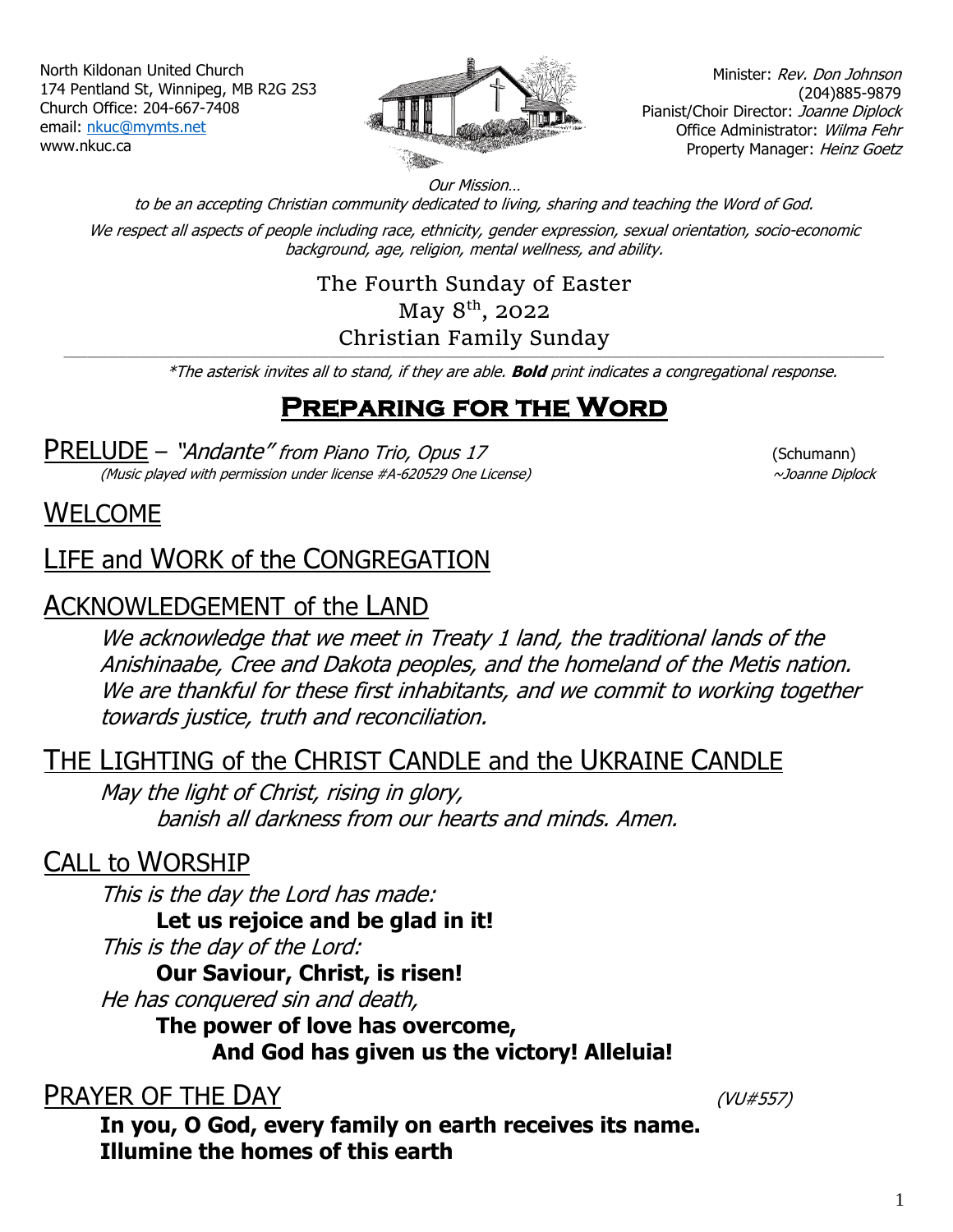**with the light of your love, granting courage to those who are hurt or lonely, endurance to those who care for sick family members, and wisdom to those in fearful times of change. We thank you for gifts of love we have received from mother, father, spouse, child, or companion. As we have been loved by you and by others, so may we love. Grant us your peace, through Jesus the Christ. Amen**

\*HYMN:  $\#187$  VU – "The Spring Has Come" (Murray/Gibson)

(Words reproduced with permission under license #A-620529 One License) ~Joanne Diplock

**1 The spring has come, let all the church be part of it! The world has changed, and God is at the heart of it! New light, new day, new colour after winter grey. New light, new day,**

**the spring has come, let all the church be part of it!**

**2 The sun is warm, let all God's children play in it! The world expands, let's spread the Gospel way in it! New leaf, new thrust, new greening for the love of Christ. New leaf, new thrust,**

**the sun is warm, let all God's children play in it!**

**3 The spring has come, new people are the flowers of it. Through wind and rain, new life is in the showers of it. New bud, new shoot, new hope will bear the Spirit's fruit. New bud, new shoot,**

**the spring has come, new people are the flowers of it!**

# **The Word of God**

# LEARNING TIME and DEDICATION of PRAYER SHAWLS

# PRAYER & THE LORD'S PRAYER

**Our Father, who art in heaven, hallowed be thy name. Thy kingdom come, thy will be done, on earth as it is in heaven. Give us this day our daily bread, and forgive us our trespasses, as we forgive those who trespass against us. And lead us not into temptation, but deliver us from evil:**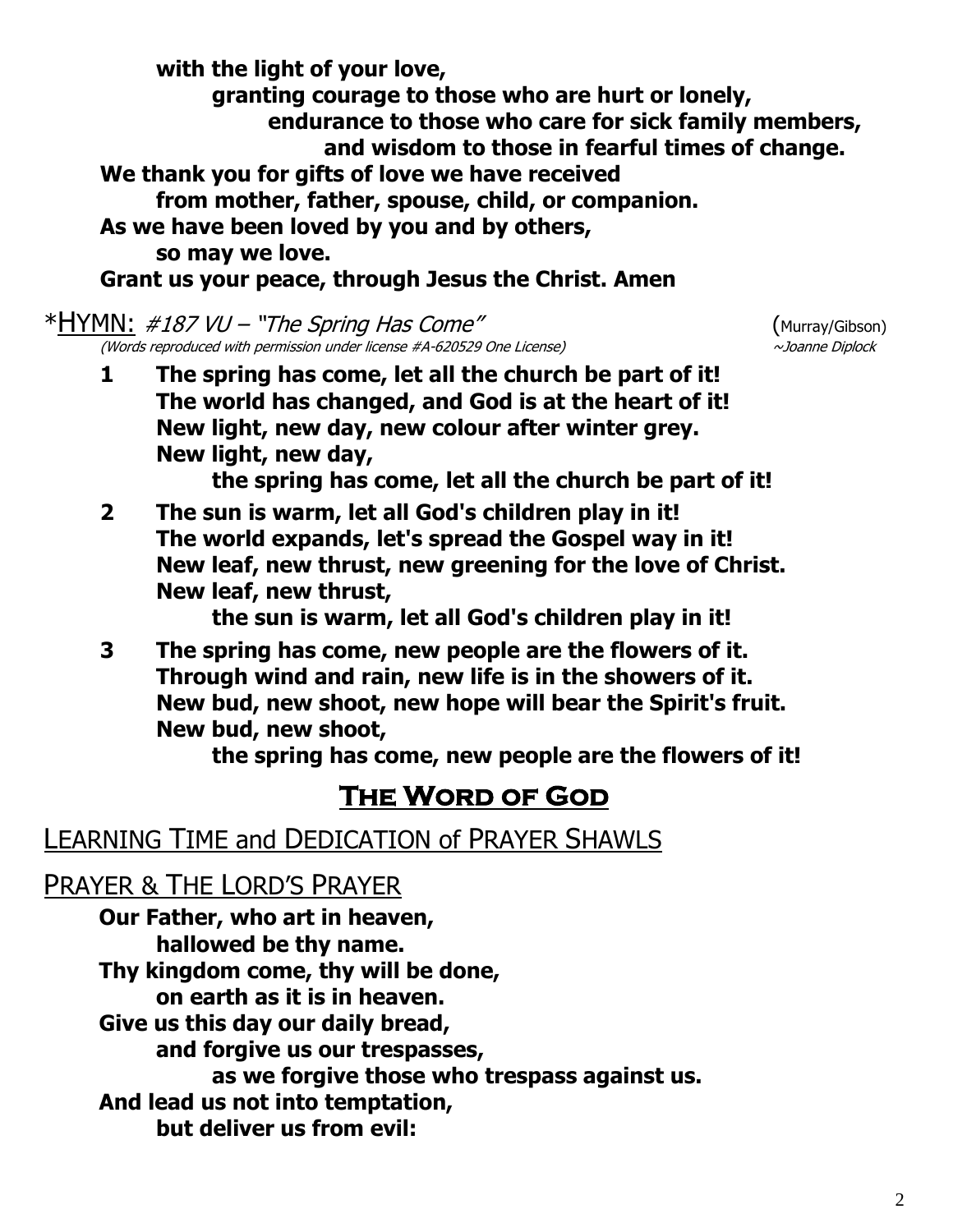#### **For thine is the kingdom, the power and the glory forever and ever. Amen.**

\*HYMN:  $\#492$  Blue Hymnary – "Lovingly the Shepherd" (Katsunoff/Hewlett) (Music played with permission under license #A-620529 One License) ~Joanne Diplock

- **1 Lovingly the Shepherd, seeking the lost sheep, Found it tir'd and hungry, on the mountain steep. Jesus paid the price, great the pain and loss; To redeem the world, at great pain and loss, To redeem the world, to redeem the world, Jesus Christ laid down his life upon the Cross.**
- **2 Precious is the lost coin, sought with love and care, And with joy the owner found her treasure rare. R**
- **3 Tenderly the Father welcomes home His son; Though once dead he liveth, love at last has won. R**

### Scripture Reader: Del Sexsmith

### The First Lesson: **Acts 9: 36-43**

Now in Joppa there was a disciple whose name was Tabitha, which in Greek is Dorcas. She was devoted to good works and acts of charity. At that time she became ill and died. When they had washed her, they laid her in a room upstairs. Since Lydda was near Joppa, the disciples, who heard that Peter was there, sent two men to him with the request, 'Please come to us without delay.' So Peter got up and went with them; and when he arrived, they took him to the room upstairs. All the widows stood beside him, weeping and showing tunics and other clothing that Dorcas had made while she was with them. Peter put all of them outside, and then he knelt down and prayed. He turned to the body and said, 'Tabitha, get up.' Then she opened her eyes, and seeing Peter, she sat up. He gave her his hand and helped her up. Then calling the saints and widows, he showed her to be alive. This became known throughout Joppa, and many believed in the Lord. Meanwhile he stayed in Joppa for some time with a certain Simon, a tanner.

#### The Second Lesson: **Revelation 7: 9-17**

After this I looked, and there was a great multitude that no one could count, from every nation, from all tribes and peoples and languages, standing before the throne and before the Lamb, robed in white, with palm branches in their hands. They cried out in a loud voice, saying, 'Salvation belongs to our God who is seated on the throne, and to the Lamb!'

And all the angels stood around the throne and around the elders and the four living creatures, and they fell on their faces before the throne and worshipped God, singing, 'Amen! Blessing and glory and wisdom and thanksgiving and honour and power and might be to our God for ever and ever! Amen.'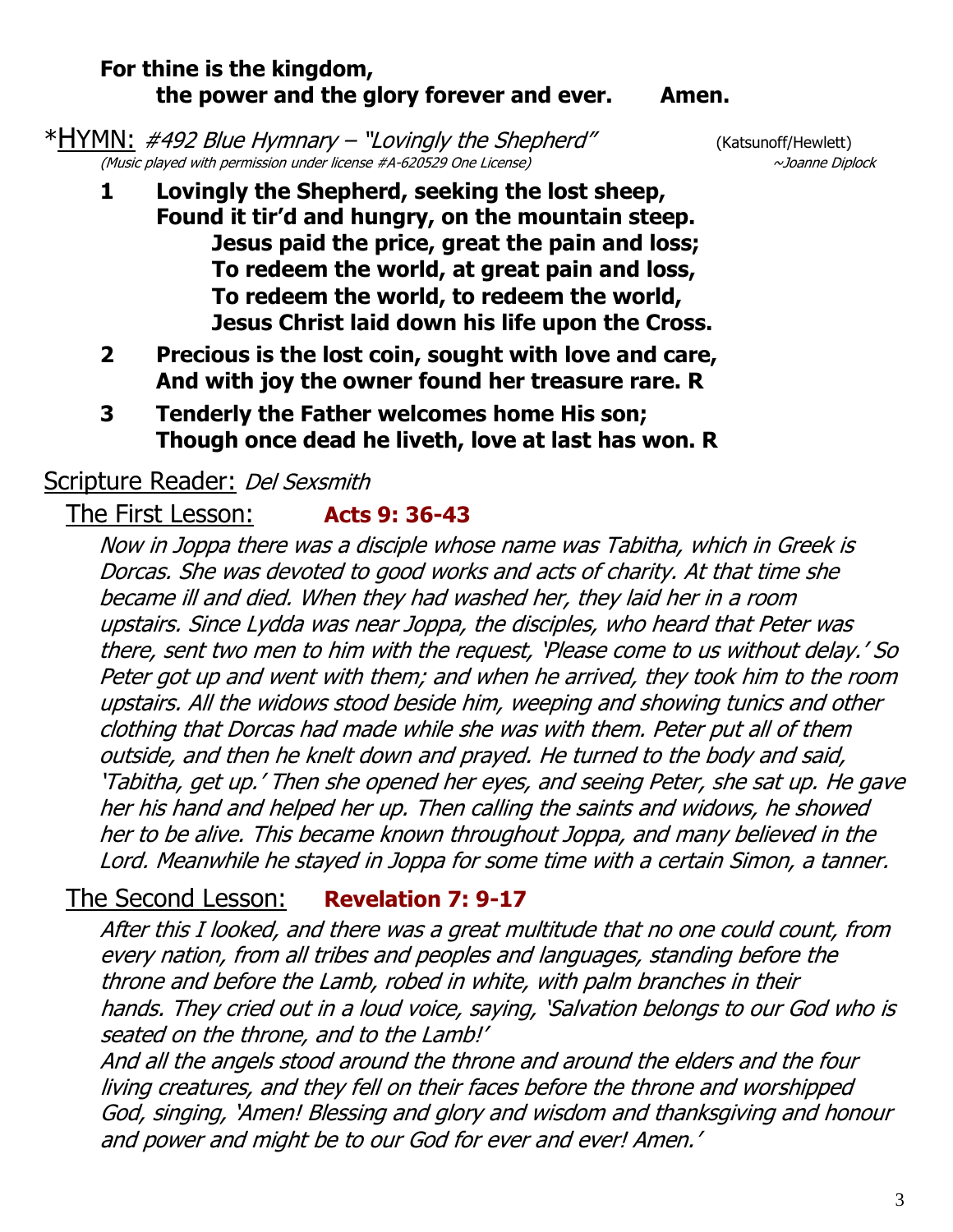Then one of the elders addressed me, saying, 'Who are these, robed in white, and where have they come from?' I said to him, 'Sir, you are the one that knows.' Then he said to me, 'These are they who have come out of the great ordeal; they have washed their robes and made them white in the blood of the Lamb. For this reason they are before the throne of God, and worship him day and night within his temple, and the one who is seated on the throne will shelter them. They will hunger no more, and thirst no more; the sun will not strike them, nor any scorching heat; for the Lamb at the centre of the throne will be their shepherd, and he will guide them to springs of the water of life, and God will wipe away every tear from their eyes.'

Response: This is the Word of God. **Thanks be to God.**

CHOIR ANTHEM: "The Gift of Love" (Music played with permission under license #A-620529 One License) ~Joanne Diplock

#### The Gospel: **John 10: 22-30**

At that time the festival of the Dedication took place in Jerusalem. It was winter, and Jesus was walking in the temple, in the portico of Solomon. So the Jews gathered around him and said to him, 'How long will you keep us in suspense? If you are the Messiah, tell us plainly.' Jesus answered, 'I have told you, and you do not believe. The works that I do in my Father's name testify to me; but you do not believe, because you do not belong to my sheep. My sheep hear my voice. I know them, and they follow me. I give them eternal life, and they will never perish. No one will snatch them out of my hand. What my Father has given me is greater than all else, and no one can snatch it out of the Father's hand. The Father and I are one.'

Response: The Gospel of Christ.

**Thanks be to God.**

 $SERMON$   $\sim$  *Rev. Don Johnson* (see attached sermon)

# **We Respond to the Word**

# THE PRESENTATION OF OUR OFFERINGS

 Offertory Verse: #155 VU – **"Jesus Christ is Risen Today"** (Davidica) (Words reproduced with permission under license #A-620529)

**4 Sing we to our God above, hallelujah! praise eternal as God's love; hallelujah! praise our God, ye heavenly host, hallelujah! praise the Son and Holy Ghost. Hallelujah!**